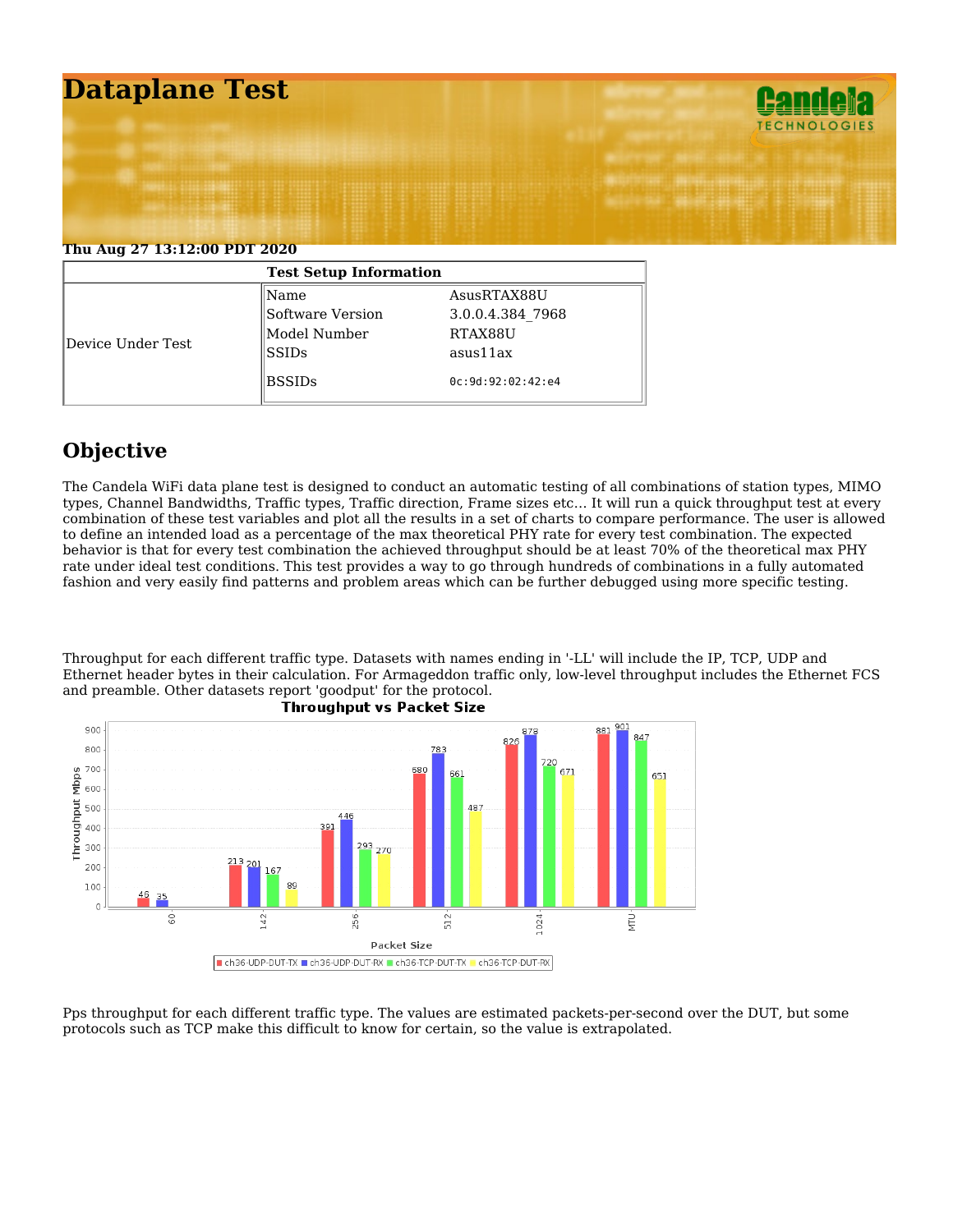

Latency in micro-seconds for each different traffic type. If opposite-direction traffic is non-zero, then round-trip time will be reported. Otherwise, one-way latency will be reported.<br>Latency vs Packet Size



Realtime Graph shows summary download and upload RX Goodput rate of connections created by this test. Goodput does not include Ethernet, IP, UDP/TCP header overhead.



## **Test Information**

**Message**

Starting dataplane test with: 24 iterations. Skipping packet size not supported by TCP: 60 Skipping packet size not supported by TCP: 60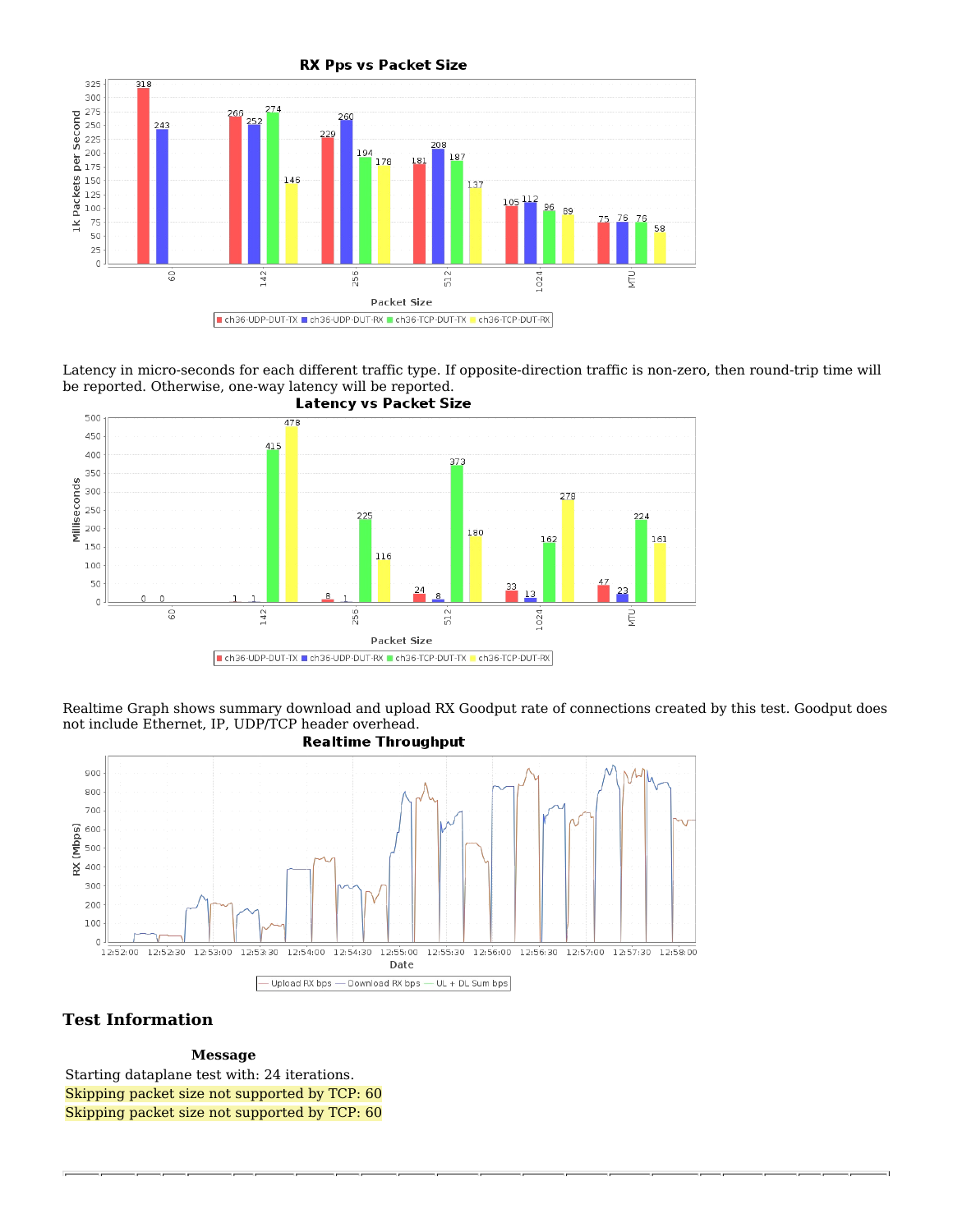|    | Channel Security NSS |                | Mode   Bandwidth   Pkt |           | Traffic-<br><b>Type</b> | Direction Atten Rotation Duration |           |                |    | Offered-<br>1 <sub>m</sub> | <b>Rx-Bps</b> | Rx-Bps-<br>1 <sub>m</sub>                         | Rx-Bps-<br>LL.     |           | Rx-Bps-3s Theoretical RSSI Tx-Failed                           |                              | Tx-<br>Failed% | Tx-<br>Rate      | Rx-<br>Rate           | Mode                    |
|----|----------------------|----------------|------------------------|-----------|-------------------------|-----------------------------------|-----------|----------------|----|----------------------------|---------------|---------------------------------------------------|--------------------|-----------|----------------------------------------------------------------|------------------------------|----------------|------------------|-----------------------|-------------------------|
| 36 | <b>AUTO</b>          | AUTO AUTO AUTO |                        | 60        | <b>UDP</b>              | DUT-TX                            | NA        | INA.           | 15 | 45823766                   | 45786060      | 45807590                                          | 152691969 42395512 |           | 1201000000 lo                                                  | 4668161                      |                | Mbps Gbps        | 11.081                | 802.11an-<br>lax        |
| 36 | <b>AUTO</b>          | AUTO AUTO AUTO |                        | 160       | <b>UDP</b>              | DUT-RX                            | <b>NA</b> | <b>NA</b>      | 15 | 35282716                   | 35028218      | 35055094                                          | 116850314          | 34462893  | 1201000000 l0                                                  | 26907/<br>3708939            | 0.725          | 6<br>Mbps Gbps   | 1.081                 | 802.11an-<br>lax        |
| 36 | <b>AUTO</b>          | AUTO AUTO AUTO |                        | 142       | UDP                     | DUT-TX                            | NA        | NA             | 15 |                            |               | 219776498 211905364 212899526 302317326 236138104 |                    |           | 1201000000 l0                                                  | 107<br>3935350               |                | Mbps Mbps        | 576.4                 | 802.11an-<br><b>AX</b>  |
| 36 | AUTO                 | AUTO AUTO AUTO |                        | 142       | UDP                     | DUT-RX                            | NA        | lNA.           | 15 | 204291261                  | 200237241     | 201344636 285909384                               |                    |           | 188589898 1201000000 0                                         | 57296/<br>3855876            | 1.486          | Mbps Mbps        | 600.4                 | 802.11an-<br>lax        |
| 36 | AUTO                 | AUTO AUTO AUTO |                        | 142       | <b>TCP</b>              | DUT-TX                            | NA        | <b>NA</b>      | 15 | 166715580                  | 165675081     | 166722655                                         | 284966670          | 164460024 | 1201000000 l0                                                  | 3999467                      |                | Mbps Mbps        | 600.4                 | 802.11an-<br><b>AX</b>  |
| 36 | AUTO                 | AUTO AUTO      | <b>AUTO</b>            | 142       | TCP                     | DUT-RX                            | NA        | NA.            | 15 | 88677478                   | 88124358      | 88810166                                          | 151770223          | 92529285  | 1201000000                                                     | 260 /<br>2186743             | 0.012          | 16.<br>Mbps Mbps | 600.4                 | 802.11an-<br><b>JAX</b> |
| 36 | <b>AUTO</b>          | AUTO AUTO AUTO |                        | 256       | <b>UDP</b>              | DUT-TX                            | NA        | INA.           | 15 | 551172825                  | 391163845     | 391424960 468246682                               |                    |           | 391687216 1201000000 10                                        | 0/<br>4660103                |                | Mbps Mbps        | 600.4                 | 802.11an-<br>lax        |
| 36 | AUTO                 | AUTO AUTO AUTO |                        | 256       | UDP                     | DUT-RX                            | NA        | NA.            | 15 |                            |               |                                                   |                    |           | 449505693 444741384 445910331 533425443 450274437 1201000000 0 | 32918/<br>3951047            | 0.833          | 6<br>Mbps Mbps   | 600.4                 | 802.11an-<br>lax        |
| 36 | AUTO                 | AUTO AUTO AUTO |                        | 256       | <b>TCP</b>              | DUT-TX                            | NA        | <b>NA</b>      | 15 | 293088891                  | 292195328     |                                                   |                    |           | 293200158 376814404 279391810 1201000000 0                     | 2787851                      |                | Mbps Mbps        | 600.4                 | 802.11an-<br>lax        |
| 36 | <b>AUTO</b>          | AUTO AUTO AUTO |                        | 256       | TCP                     | DUT-RX                            | NA        | N <sub>A</sub> | 15 | 270005455 268786901        |               |                                                   |                    |           | 270056333 346957792 296150469 1201000000                       | 151/<br>2666666              | 0.006          | 6<br>Mbps Mbps   | 600.4                 | 802.11an-<br>lax        |
| 36 | <b>AUTO</b>          | AUTO AUTO AUTO |                        | 512       | <b>UDP</b>              | DUT-TX                            | NA        | <b>NA</b>      | 15 |                            |               |                                                   |                    |           | 828287844 677194477 680323966 741118874 737308944 1201000000 0 | 0/<br>3124847                |                | 6<br>Mbps Gbps   | 1.081                 | 802.11an<br>lax         |
| 36 | AUTO                 | AUTO AUTO AUTO |                        | 512       | <b>UDP</b>              | DUT-RX                            | NA        | <b>NA</b>      | 15 | 955166933                  | 777973897     |                                                   |                    |           | 782892236 852852819 754741744 1201000000 0                     | 686774 /<br>3806892          | 18.04          | Mbps Gbps        | 1.081                 | 802.11an-<br>AX         |
| 36 | AUTO                 | AUTO AUTO AUTO |                        | 512       | TCP                     | DUT-TX                            | NA        | <b>NA</b>      | 15 |                            |               |                                                   |                    |           | 661206855 656233516 661239910 741999249 700834168 1201000000 0 | 2648728                      |                | Mbps Gbps        | 1.081                 | 802.11an-<br>lax        |
| 36 | <b>AUTO</b>          | AUTO AUTO AUTO |                        | 512       | <b>TCP</b>              | DUT-RX                            | NA        | NA.            | 15 | 487452982                  | 486938429     | 487344549 546634675                               |                    | 430605941 | 1201000000                                                     | 362/<br>2063802              | 0.018          | 16.<br>Mbps Mbps | 960.7                 | 802.11an-<br>lax        |
| 36 | <b>AUTO</b>          | AUTO AUTO AUTO |                        | 1024 JUDP |                         | DUT-TX                            | <b>NA</b> | <b>NA</b>      | 15 | 937550491                  |               |                                                   |                    |           | 824594469 826274560 861614205 829562573 1201000000 0           | $\vert 0 \rangle$<br>1724203 |                | Mbps Mbps        | 960.7                 | 802.11an-<br>lax        |
| 36 | AUTO                 | AUTO AUTO AUTO |                        | 1024 UDP  |                         | DUT-RX                            | NA        | NA.            | 15 |                            |               | 882347829 875077969 877696430 915235381           |                    |           | 869814952 1201000000 0                                         | 5726 /<br>1688271            | 0.339          | 6<br>Mbps Mbps   | 960.7                 | 802.11an-<br><b>JAX</b> |
| 36 | AUTO                 | AUTO AUTO AUTO |                        | 1024 TCP  |                         | DUT-TX                            | NA        | N <sub>A</sub> | 15 | 719632207                  |               |                                                   |                    |           | 716316674 719699261 761231994 741676008 1201000000             | 1421434                      |                | Mbps Mbps        | 960.7                 | 802.11an-<br>lax        |
| 36 | <b>AUTO</b>          | AUTO AUTO AUTO |                        | 1024 TCP  |                         | DUT-RX                            | <b>NA</b> | <b>NA</b>      | 15 | 676687567                  |               | 666918318 670885895                               | 709438809          | 668470824 | 1201000000                                                     | $\vert 0 \rangle$<br>1486288 |                | l6.<br>Mbps Gbps | 1.081                 | 802.11an-<br><b>AX</b>  |
| 36 | <b>AUTO</b>          | AUTO AUTO AUTO |                        | MTU UDP   |                         | DUT-TX                            | NA.       | NA.            | 15 |                            |               |                                                   |                    |           | 963237708 875862940 881147961 906289411 816083125 1201000000   | 0/<br>1180820                |                | 6<br>Mbps Mbps   | 960.7                 | 802.11an-<br><b>AX</b>  |
| 36 | <b>AUTO</b>          | AUTO AUTO AUTO |                        | MTU UDP   |                         | DUT-RX                            | <b>NA</b> | <b>NA</b>      | 15 | 951402071                  | 894567561     | 900742071                                         | 926442592          | 919864925 | 1201000000 0                                                   | 66663/<br>1223180            | 5.45           | Mbps Mbps        | 960.7                 | 802.11an-<br>lax        |
| 36 | AUTO                 | AUTO AUTO AUTO |                        | MTU TCP   |                         | DUT-TX                            | NA        | N <sub>A</sub> | 15 |                            |               | 852492402 840989950 847302352 880179501           |                    |           | 822005765 1201000000 0                                         | 1057912                      |                | Mbps Gbps        | 1.081                 | 802.11an-<br>lax        |
| 36 | <b>AUTO</b>          | AUTO AUTO AUTO |                        | MTU TCP   |                         | DUT-RX                            | NA        | N <sub>A</sub> | 15 |                            |               |                                                   |                    |           | 653145337 645138924 650527459 675390698 653313602 1201000000   | $0/845102$ 0                 |                | 6                | 960.7<br>Mbps Mbps AX | 802.11an-               |

Packet Loss Percentage graph shows the percentage of lost packets as detected by the receiving endpoint due to packet gaps. If there is full packet loss, then this will not report any loss since there will be no gap to detect.<br>**Endpoint RX Packet Loss Percentage** 



Error Graph shows occurances of packet errors.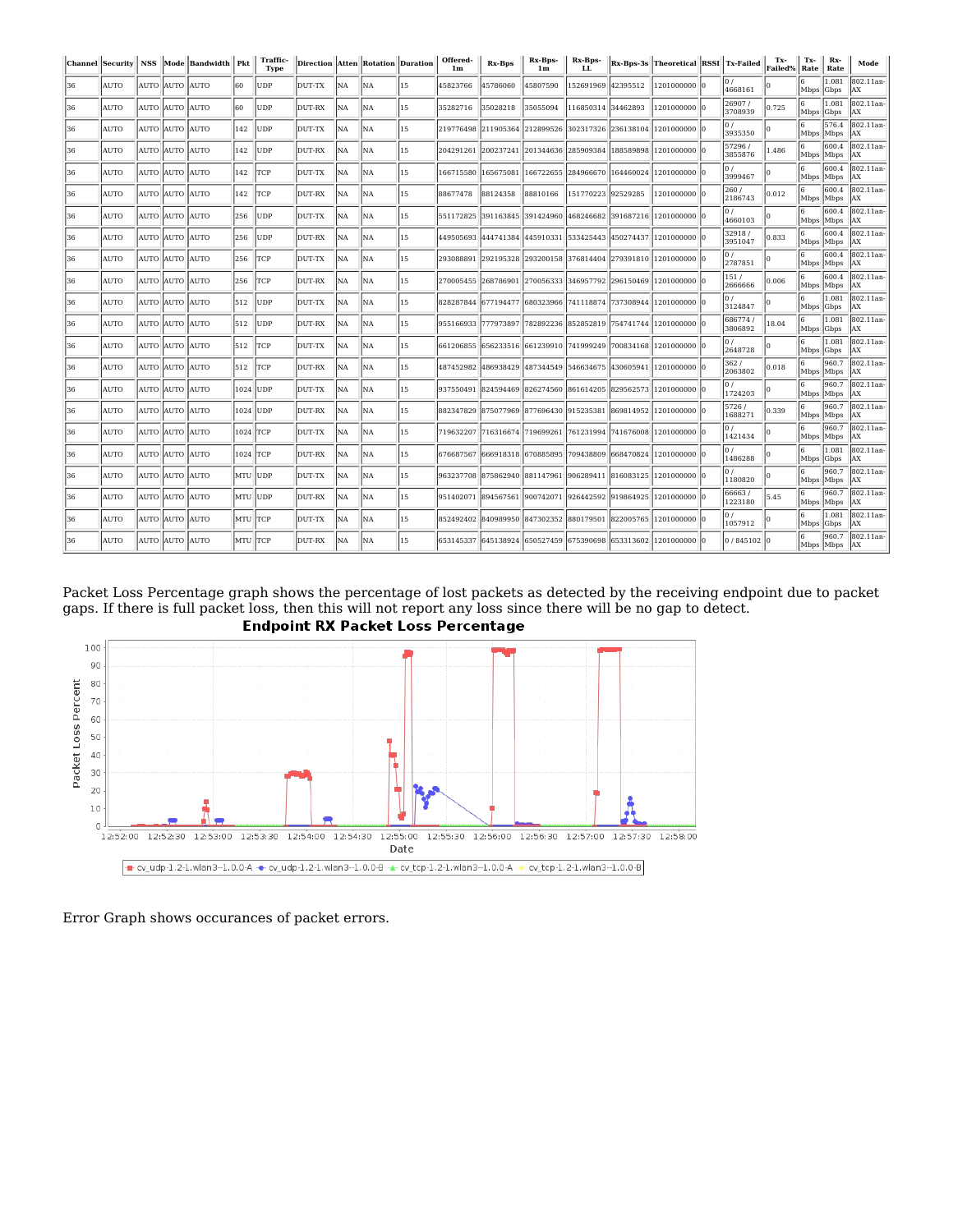



- cv\_udp-1.2-1.wlan3--1.0.0-A - cv\_udp-1.2-1.wlan3--1.0.0-B - cv\_tcp-1.2-1.wlan3--1.0.0-A - cv\_tcp-1.2-1.wlan3--1.0.0-B

| <b>Test configuration and LANforge software version</b> |                                                                    |  |  |  |  |
|---------------------------------------------------------|--------------------------------------------------------------------|--|--|--|--|
| Path Loss                                               | 10                                                                 |  |  |  |  |
| Requested Speed                                         | 85%                                                                |  |  |  |  |
| Requested Opposite<br>Speed                             | 0Kbps                                                              |  |  |  |  |
| Multi-Conn                                              | 1                                                                  |  |  |  |  |
| Armageddon Multi-Pkt                                    | 1000                                                               |  |  |  |  |
| ToS                                                     | $\overline{0}$                                                     |  |  |  |  |
| Duration:                                               | $15 \text{ sec } (15 \text{ s})$                                   |  |  |  |  |
| Channels                                                | <b>AUTO</b>                                                        |  |  |  |  |
| <b>Spatial Streams</b>                                  | <b>AUTO</b>                                                        |  |  |  |  |
| <b>Bandwidth</b>                                        | <b>AUTO</b>                                                        |  |  |  |  |
| Attenuator-1                                            | $\Omega$                                                           |  |  |  |  |
| Attenuation-1                                           | $0.+50950$                                                         |  |  |  |  |
| Attenuator-2                                            | $\Omega$                                                           |  |  |  |  |
| Attenuation-2                                           | $0.+50.950$                                                        |  |  |  |  |
| Turntable Chamber                                       | $\overline{0}$                                                     |  |  |  |  |
| <b>Turntable Angles</b>                                 | $0.+45-.359$                                                       |  |  |  |  |
| Modes                                                   | Auto                                                               |  |  |  |  |
| Packet Size                                             | 60, 142, 256, 512, 1024, MTU                                       |  |  |  |  |
| Security                                                | <b>AUTO</b>                                                        |  |  |  |  |
| Traffic Type                                            | UDP, TCP                                                           |  |  |  |  |
| Direction                                               | <b>DUT Transmit, DUT Receive</b>                                   |  |  |  |  |
| <b>Upstream Port</b>                                    | 1.1.2 eth2 Firmware: 0x80000aef, 1.1876.0 Resource:<br>ct523c-0b29 |  |  |  |  |
| WiFi Port                                               | 1.1.15 wlan3 Firmware: N/A Resource: ct523c-0b29                   |  |  |  |  |
| <b>Show Events</b>                                      | true                                                               |  |  |  |  |
| Auto Save Report                                        | false                                                              |  |  |  |  |
| <b>Build Date</b>                                       | Fri 21 Aug 2020 04:59:20 PM PDT                                    |  |  |  |  |
| <b>Build Version</b>                                    | 5.4.3                                                              |  |  |  |  |
| <b>Git Version</b>                                      | f21ac1b31a92d0a7506f4b7867656eccab00bb46                           |  |  |  |  |

Generated by Candela Technologies LANforge network testing tool. [www.candelatech.com](https://www.candelatech.com/)